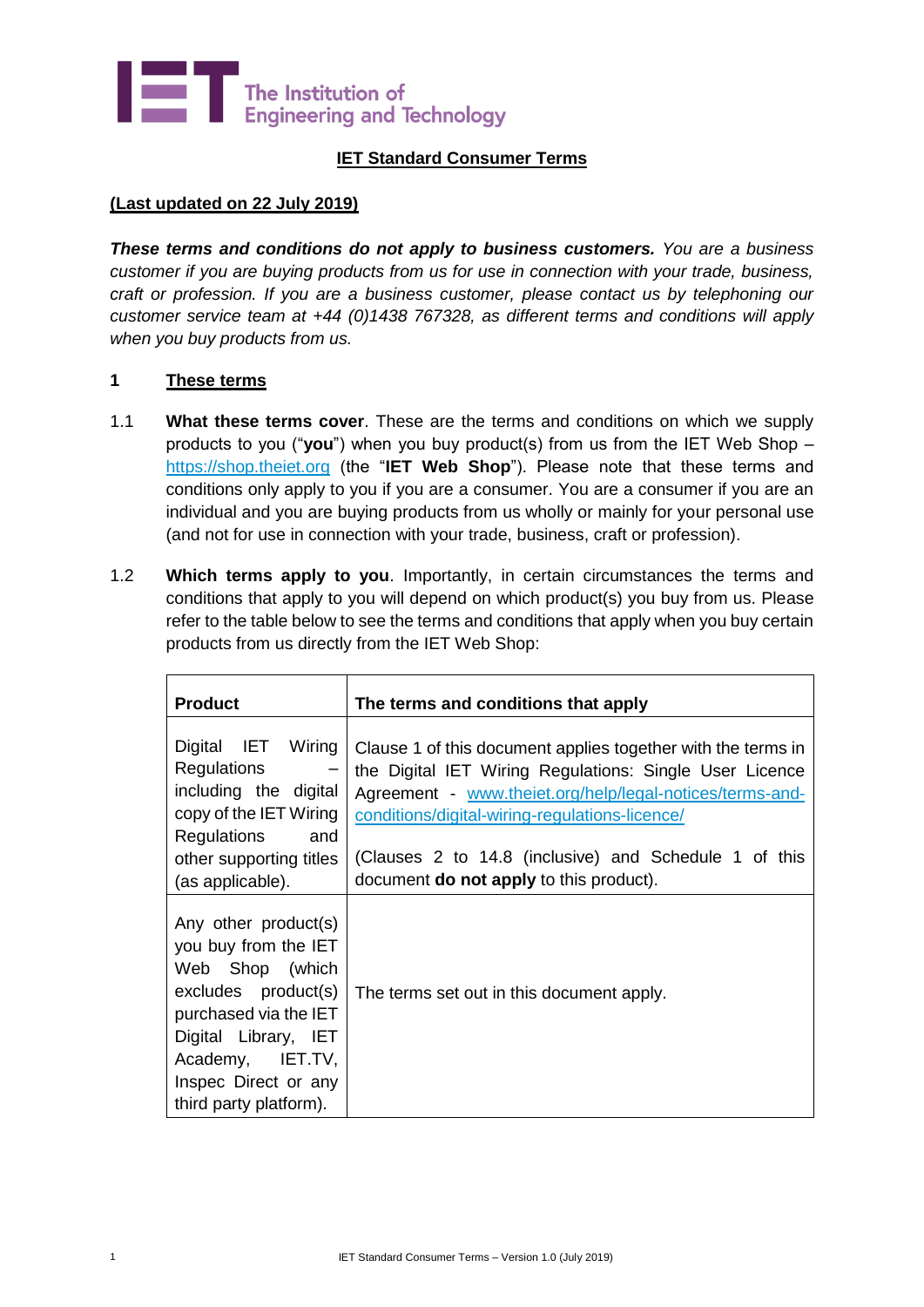| l PDFs. | Clause 1 of this document applies together with the terms in<br>the IET PDF Licence - www.theiet.org/help/legal-<br>notices/terms-and-conditions/pdf-licence/ |
|---------|---------------------------------------------------------------------------------------------------------------------------------------------------------------|
|         | (Clauses 2 to 14.8 (inclusive) and Schedule 1 of this  <br>document do not apply to this product).                                                            |

1.3 **Why you should read them**. Please read these terms (and any additional terms and conditions referred to in the table in claus[e 1.2](#page-0-0) above) carefully before you submit your order to us. These terms tell you who we are, how we will provide products to you, how you and we may change or end the contract, what to do if there is a problem and other important information.

#### <span id="page-1-0"></span>**2 Information about us and how to contact us**

- 2.1 **Who we are**. We are the Institution of Engineering and Technology which is registered as a charity in England and Wales (no 211014) and Scotland (no SC038698), whose registered address is Savoy Place, London, WC2R 0BL, UK. Our registered VAT number is 240342016.
- 2.2 **How to contact us**. You can contact us by telephoning our customer service team at +44 (0)1438 767328 or by writing to us at [sales@theiet.org](mailto:sales@theiet.org) or Customer Services, The Institution of Engineering and Technology, Futures Place, Kings Way, Stevenage, Hertfordshire, SG1 2UA, United Kingdom.
- 2.3

**How we may contact you**. If we have to contact you, we will do so by telephone or by writing to you at the email address or postal address you provided to us in your order.

2.4

**3**

When we use the words "writing" or "written" in these terms, this includes emails.

#### <span id="page-1-1"></span>3.1 **Our contract with you**

**How we will accept your order**. Our acceptance of your order will take place when we email you to accept it, or if earlier, when you receive the products, at which point a contract will come into existence between you and us.

3.2

**If we cannot accept your order**. If we are unable to accept your order, we will inform you of this and will not charge you for the products. This might be because the products are out of stock, because of unexpected limits on our resources which we could not reasonably plan for, because we have identified an error in the price or description of the products, because we are unable to meet a delivery deadline you have specified, because your payment cannot be authorised or has been declined, because you are not allowed to buy the products or because we are not allowed to sell the products to you (for example, if the products are only available at the stated price to members of the Institution of Engineering and Technology and you are not a member).

3.3

**If you have made a pre-order**. If you have pre-ordered a product you will have a right to cancel at any time, up until the relevant product is in stock and we accept your order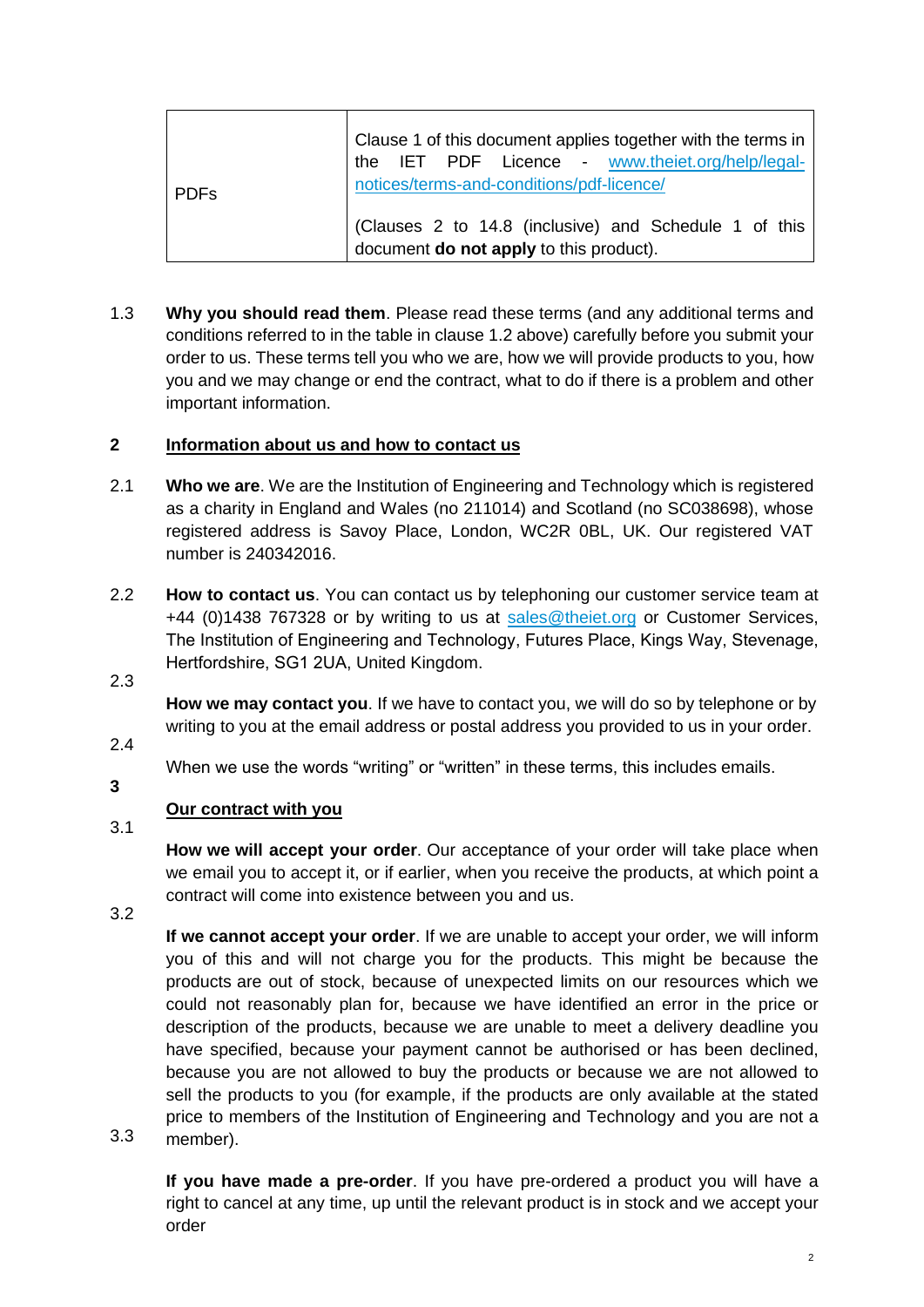under claus[e 3.1.](#page-1-1) After we accept the order your right to cancel will be in line with clause 7.

3.4 **Your order number**. We will assign an order number to your order and tell you what it is once your order has been placed online. It will help us if you can tell us the order number whenever you contact us about your order.

# **4 Our products**

- 4.1 **Products may vary slightly from their pictures**. The images of the products on the IET Web Shop are for illustrative purposes only. Although we have made every effort to display the colours accurately, we cannot guarantee that a device's display of the colours accurately reflects the colour of the products. Your product may vary slightly from those images.
- 4.2 **Packaging of the products may vary**. The packaging of the products may vary from that shown in images on our website.

# **5 Your rights to make changes**

5.1 If you wish to make a change to your order, please contact us. We will let you know if the change is possible. If it is possible, we will let you know about any changes to the price, the timing of supply or anything else which would be necessary as a result of your requested change and ask you to confirm whether you wish to go ahead with the change. If we cannot make the change or the consequences of making the change are unacceptable to you, you may want to end the contract (**see** clause [7](#page-4-0) - Your rights to end the contract).

# **6 Providing the products**

- **6.1 Who will deliver the products.** All online orders will be delivered on our behalf by a third party delivery service. Any delivery dates that we provide are estimates only.
- 6.2 **Delivery costs**. The costs of delivery will be as displayed to you on the IET Web Shop.

# 6.3 **When we will provide the products**:

- 6.3.1 **If the products are not a subscription to receive products**. We will deliver them to you as soon as reasonably possible (in line with the relevant timescales set out on the IET Web Shop) and in any event within 30 days after the day on which we accept your order.
- 6.3.2 **If the products are a subscription to receive products**. We will supply the products to you until either the subscription expires (if applicable) or you end the contract as described in clause [7](#page-4-0) or we end the contract by written notice to you as described in clause [9.](#page-7-0)
- 6.4 **We are not responsible for delays outside our control**. If our supply of the products is delayed by an event outside our control (including the products you have ordered being out of stock) then we will contact you as soon as possible to let you know and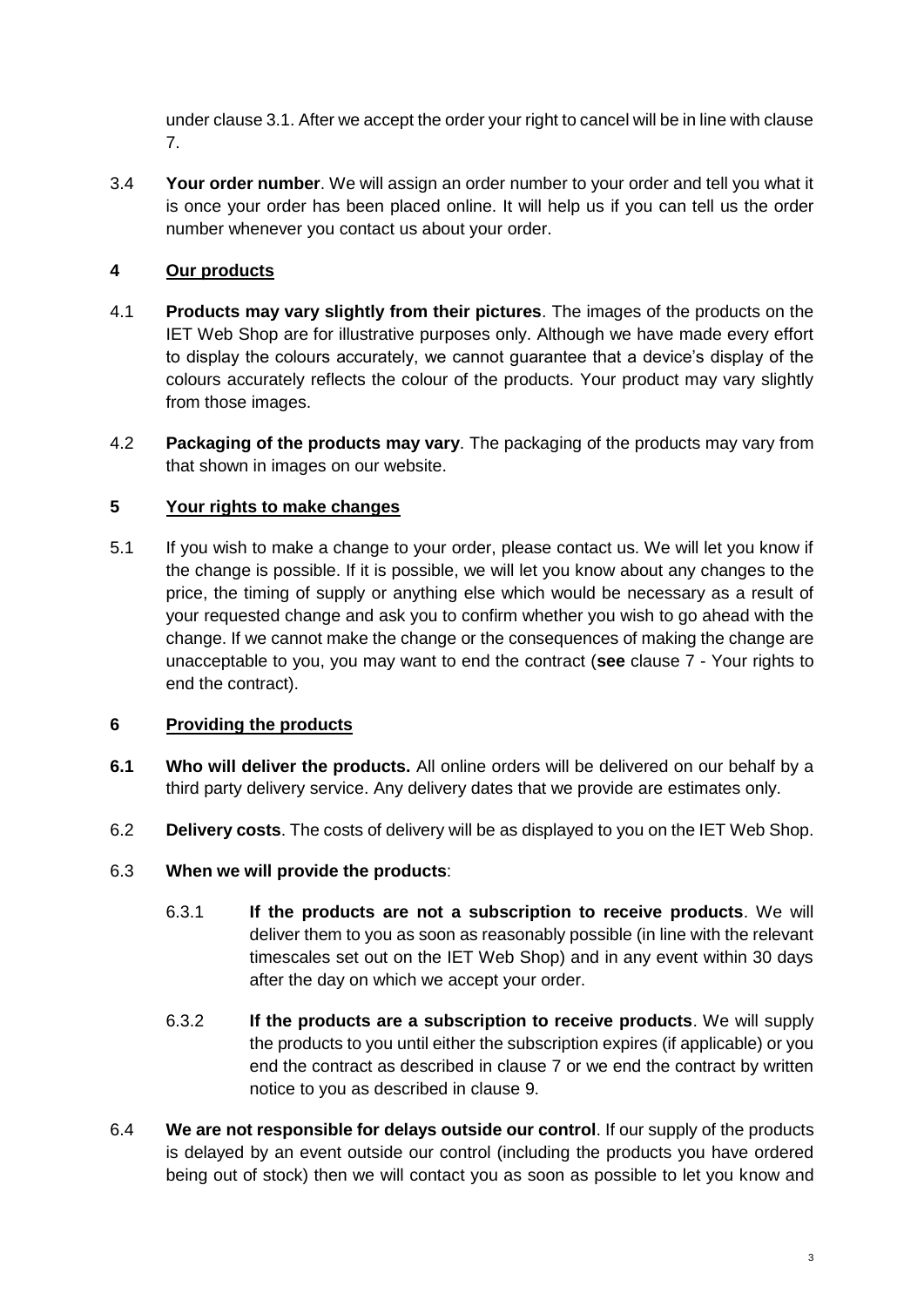we will take steps to minimise the effect of the delay. Provided we do this we will not be liable for delays caused by the event, but if there is a risk of substantial delay you may contact us to end the contract and receive a refund for any products you have paid for but not received.

- 6.5 **If you are not at home when the products are delivered**. If no one is available at your address to take delivery and the products cannot be posted through your letterbox, the third party delivery company that we use will leave you a note informing you of how to rearrange delivery or collect the products from a local depot.
- 6.6 **If you do not re-arrange delivery**. If, after a failed delivery to you, you do not rearrange delivery or collect the products from the relevant delivery depot, we (or the third party delivery company that we use) will attempt to contact you for further instructions. If, despite our reasonable efforts, we are unable to contact you or rearrange delivery or collection through our third party delivery company, we may end the contract and clause [9.2](#page-7-1) will apply.
- <span id="page-3-0"></span>6.7 **Your legal rights if we deliver products late**. If we do not deliver the products within 30 days after the day on which we accept your order, then you may treat the contract as at an end straight away.
- 6.8 Following the late delivery of the products (**see** clause [6.7\)](#page-3-0), you can cancel your order for the products or reject the products that have been delivered under the contract. If you wish, you can reject or cancel the order for some of those products (not all of them), unless splitting them up would significantly reduce their value. After that we will refund any sums you have paid to us for the cancelled products and their delivery. If the products have been delivered to you, you must post them back to us. We will pay the costs of postage or collection in these circumstances. Please call our customer service team on +44 (0)1438 767328 or email us at [sales@theiet.org](mailto:sales@theiet.org) for a return label or to arrange collection.
- 6.9 **When you become responsible for the products**. Products will be your responsibility from the time we deliver them to the address you gave us or to you.
- 6.10 **When you own products**. You will own products once we have received payment in full for them.
- 6.11 **When you cannot resell products**. Where products are purchased at a member discounted price, such products are sold solely for use by you as an individual either for your own personal use or for use by you within your business, and therefore may not be resold by you.
- 6.12 **Reasons we may suspend the supply of products to you**. We may have to suspend the supply of products to (amongst other things):
	- 6.12.1 deal with technical problems or make minor technical changes;
	- 6.12.2 update the products to reflect changes in relevant laws and regulatory requirements; or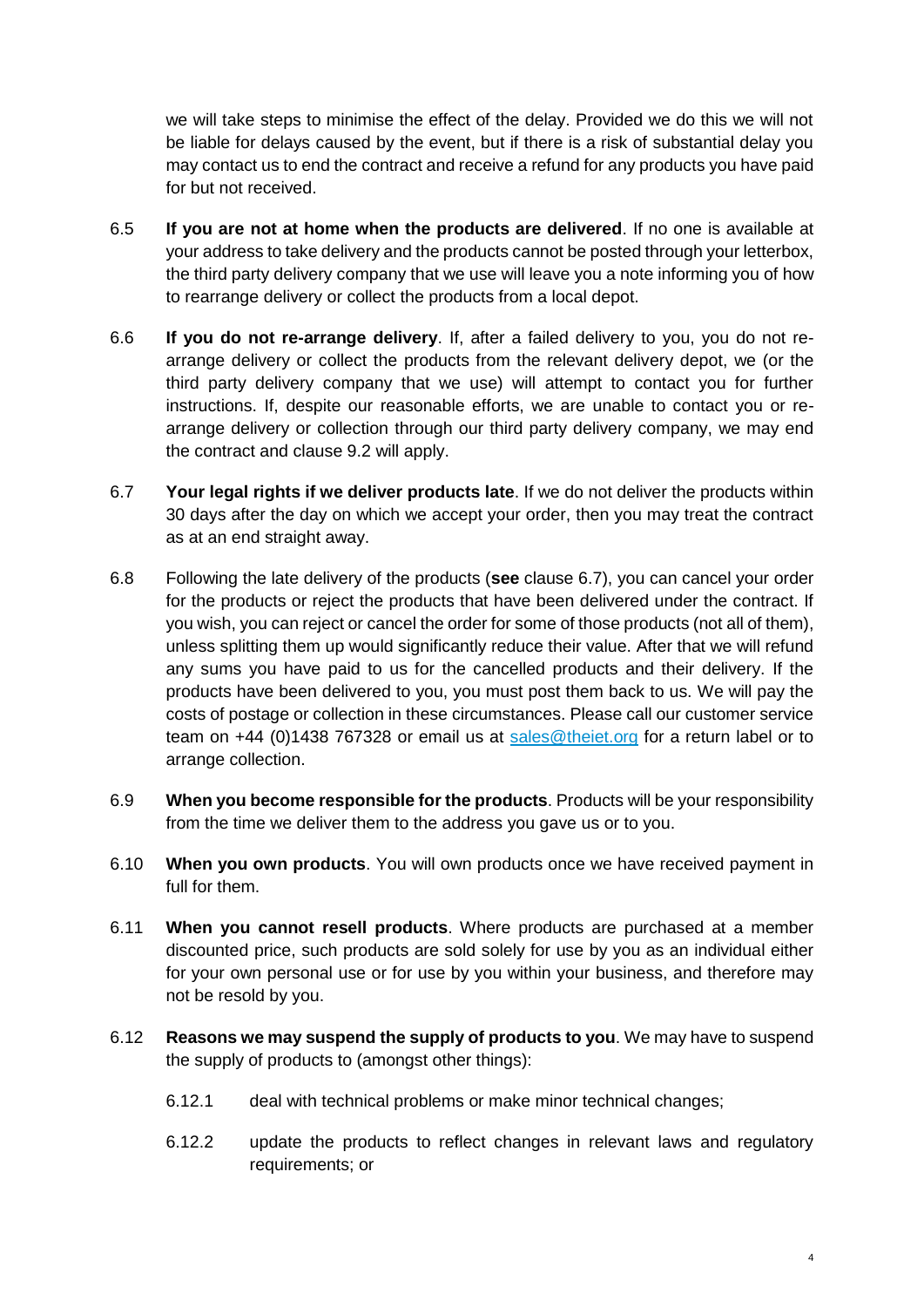- 6.12.3 make changes to the products as notified by us to you.
- 6.13 **Your rights if we suspend the supply of products**. We will contact you in advance to tell you we will be suspending supply of the products, unless the problem is urgent or an emergency. If we have to suspend the products for longer than 30 days in any 6 month period, we will adjust the price so that you do not pay for products while they are suspended. You may contact us to end the contract for products if we suspend it, or tell you we are going to suspend it, in each case for a period of more than 30 days and we will refund any sums you have paid in advance for the products in respect of the period after you end the contract.
- 6.14 **We may also suspend supply of the products if you do not pay**. If you do not pay us for the products when you are supposed to (**see** clause 11.4) and you still do not make payment within 15 days of us reminding you that payment is due, we may suspend supply of the products until you have paid us the outstanding amounts. We will contact you to tell you we are suspending supply of the products.

#### <span id="page-4-0"></span>**7 Your rights to end the contract**

- 7.1 **You can always end your contract with us**. Your rights when you end the contract will depend on what you have bought, whether there is anything wrong with it, how we are performing and when you decide to end the contract:
	- 7.1.1 **If what you have bought is faulty or misdescribed you may have a legal right to end the contract** (or to get the products repaired or replaced or to get some or all of your money back), **see** clause [10;](#page-7-2)
	- 7.1.2 **If you want to end the contract because of something we have done or have told you we are going to do**, **see** clause [7.2;](#page-4-1)
	- 7.1.3 **If you have just changed your mind about the products, see** clause [7.3.](#page-5-0) You may be able to get a refund if you are within the cooling-off period, but this may be subject to deductions and you will have to pay the costs of return of any products;
	- 7.1.4 **In all other cases (if we are not at fault and there is no right to change your mind), see** clause [7.5.](#page-5-1)
- <span id="page-4-2"></span><span id="page-4-1"></span>7.2 **Ending the contract because of something we have done or are going to do**. If you are ending a contract for a reason set out at [7.2.1](#page-4-2) to [7.2.5](#page-5-2) below, the contract will end immediately and we will refund you in full for any products which have not been provided and you may also be entitled to compensation. The reasons are:
	- 7.2.1 we have told you about an upcoming change to the products;
	- 7.2.2 we have told you about an error in the price or description of the products you have ordered and you do not wish to proceed;
	- 7.2.3 there is a risk that supply of the products may be significantly delayed because of events outside our control;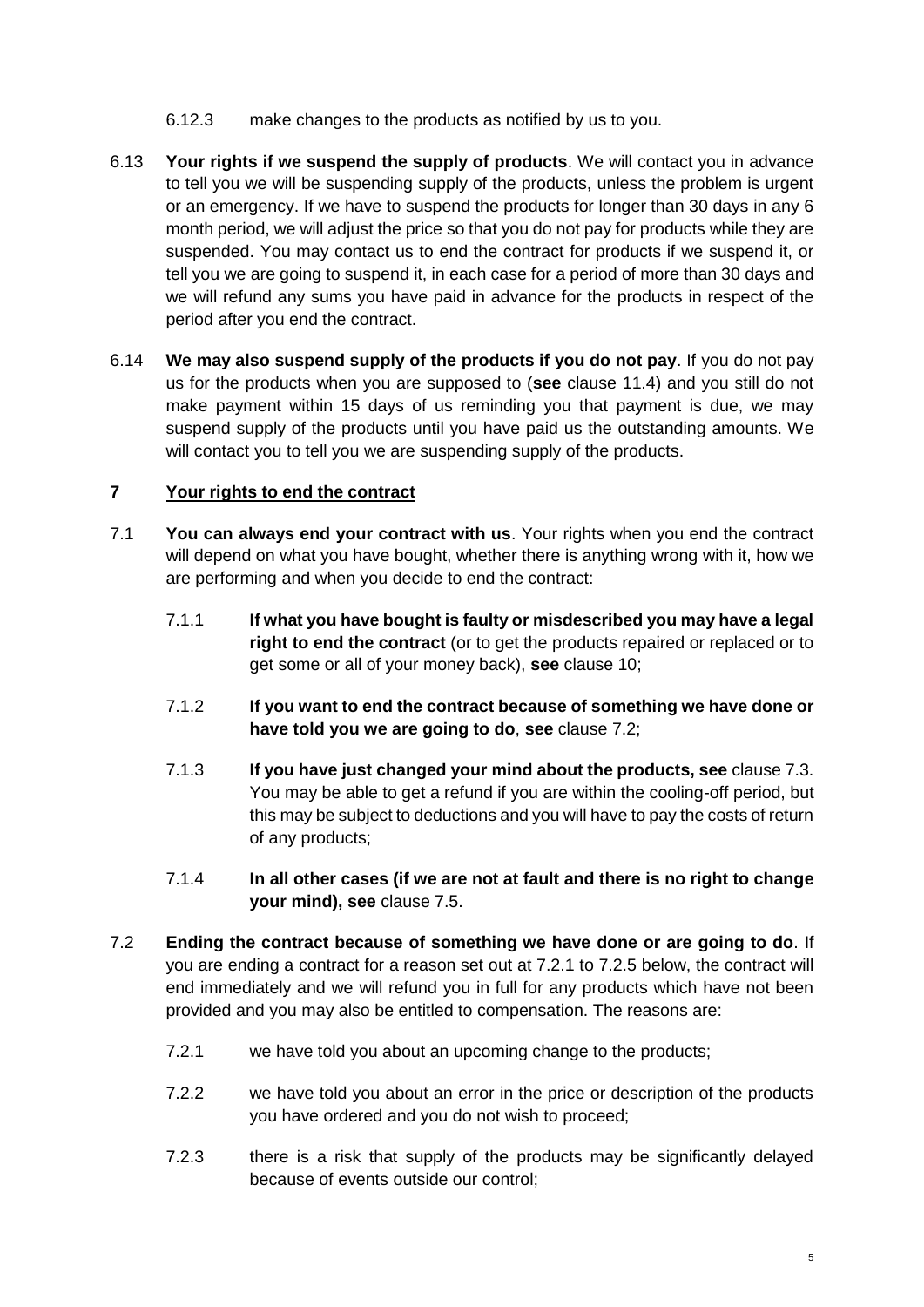- 7.2.4 we have suspended supply of the products for technical reasons, or notify you we are going to suspend them for technical reasons, in each case for a period of more than 30 days; or
- <span id="page-5-2"></span>7.2.5 you have a legal right to end the contract because of something we have done wrong (including because we have delivered late (**see** clause [6.7\)](#page-3-0)).
- <span id="page-5-0"></span>7.3 **Exercising your right to change your mind (Consumer Contracts Regulations 2013)**. For most products bought online you have a legal right to change your mind within 14 days and receive a refund. These rights, under the Consumer Contracts Regulations 2013, are explained in more detail in these terms.
- 7.4 **How long do I have to change my mind?** You have 14 days after the day you (or someone you nominate) receive the products, **unless**:
	- 7.4.1 **Your products are split into several deliveries over different days**. In this case you have until 14 days after the day you (or someone you nominate) receive the last delivery to change your mind about the products.
	- 7.4.2 **Your products are for regular delivery over a set period (including a subscription)**. In this case you have until 14 days after the day you (or someone you nominate) receive the first delivery of the products.
- <span id="page-5-1"></span>7.5 **Ending the contract where we are not at fault and there is no right to change your mind**. Even if we are not at fault and you do not have a right to change your mind (**see** clause 7.4), you can still end the contract before it is completed, other than in the case of a subscription. A contract is completed when the products are delivered and paid for. If you want to end the contract in these circumstances, just contact us to let us know. The contract will not end until 1 calendar month after the day on which you contact us. Where the contract is not a subscription, we will refund any advance payment you have made for products which will not be provided to you. For example, if you tell us you want to end the contract on 4 February we will continue to supply the products until 3 March – we will only charge you for supplying the products up to 3 March and will refund any sums you have paid in advance for the supply of the products after 3 March. Where the contract is a subscription, a refund is only available in the circumstances set out in clauses 7.2 ,7.4 and 10.

# **8 How to end the contract with us (including if you have changed your mind)**

- 8.1 **Tell us you want to end the contract**. To end the contract with us, please let us know by doing one of the following:
	- 8.1.1 **Phone or email**. Call our customer service team on +44 (0)1438 767328 or email us at [sales@theiet.org.](mailto:sales@theiet.org) Please provide your name, home address, details of the order and, where available, your phone number and email address.
	- 8.1.2 **By post**. Print off the form set out in Schedule 1 and post it to us at the address on the form. Or simply write to us at that address, including details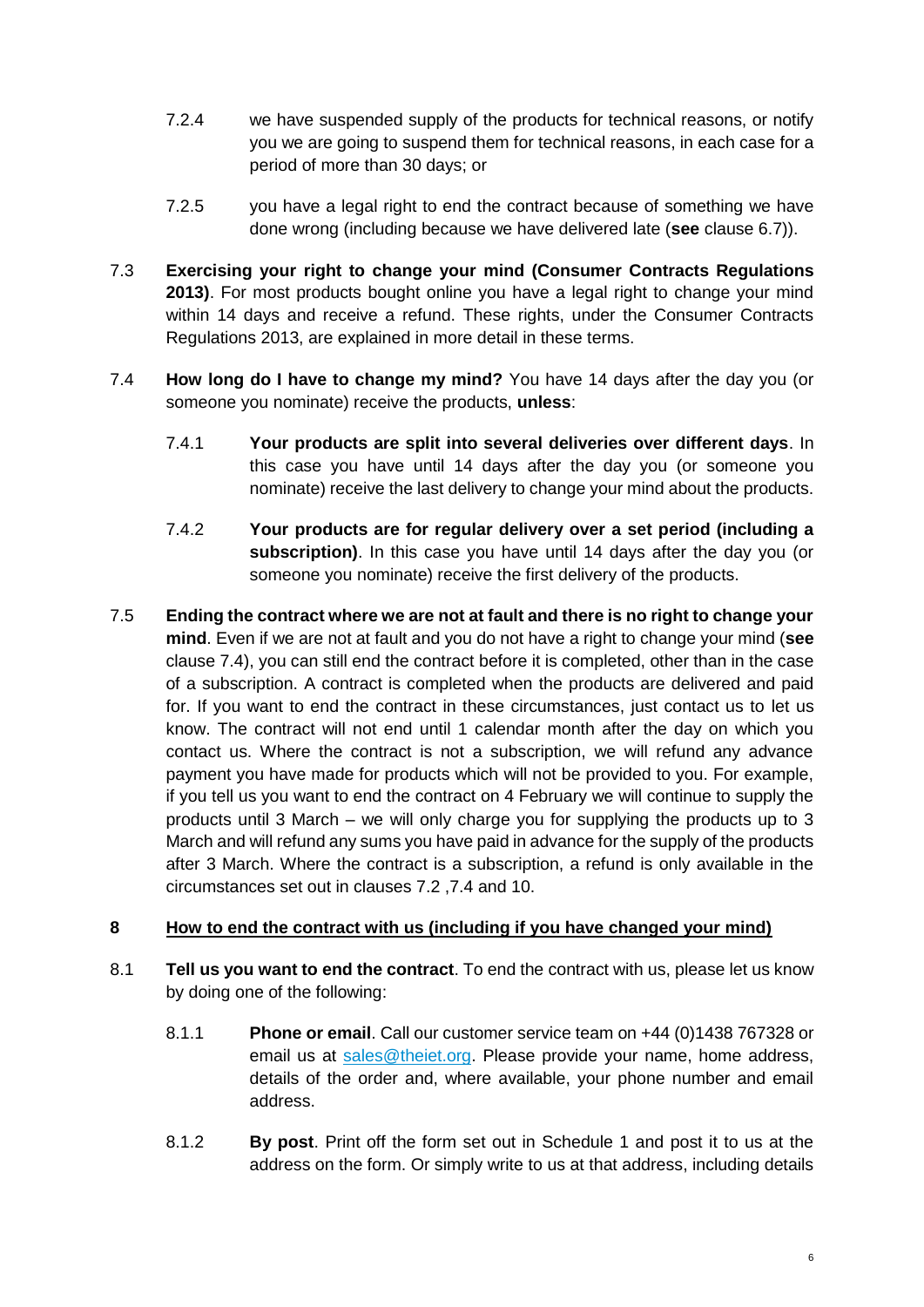of what you bought, your order number, when you ordered or received it and your name and address.

- <span id="page-6-0"></span>8.2 **Returning products after ending the contract**. If you end the contract for any reason after products have been dispatched to you or you have received them, you must return them to us in a resalable condition (being a condition in which the value of the products is unchanged from what we delivered to you). You must either post the products back to us at IET Warehouse, Unit 7 Foulton Close, Argyle Way, Stevenage, Herts., SG1 2AF or (if they are not suitable for posting) allow us to collect them from you. Please call our customer service team on +44 (0)1438 767328 or email us a[t sales@theiet.org](mailto:sales@theiet.org) for a return label or to arrange collection. If you are exercising your right to change your mind you must send off the products within 14 days of telling us you wish to end the contract.
- 8.3 **When we will pay the costs of return**. We will pay the costs of return:
	- 8.3.1 if the products are faulty or misdescribed; or
	- 8.3.2 if you are ending the contract because we have told you of an upcoming change to the products or these terms, an error in pricing or description, a delay in delivery due to events outside our control or because you have a legal right to do so as a result of something we have done wrong.

In all other circumstances (including where you are exercising your right to change your mind) you must pay the costs of return.

- 8.4 **How we will refund you**. Where a refund is due, we will refund to you the price you paid for the products including any delivery costs and applicable VAT, by the method you used for payment. However, we may make deductions from the price, as described below.
- 8.5 **Deductions from refunds if you are exercising your right to change your mind**. If you are exercising your right to change your mind:
	- 8.5.1 We may reduce your refund of the price (excluding delivery costs) to reflect any reduction in the value of the products, if this has been caused by you handling them in a way which would not be permitted in a shop. If we refund to you the price paid before we are able to inspect the products and later discover you have handled them in an unacceptable way, you must pay us an appropriate amount.
	- 8.5.2 The maximum refund for delivery costs will be the costs of delivery by the least expensive delivery method we offer. For example, if we offer delivery of products at one cost but you choose to have the products delivered at a higher cost, then we will only refund what you would have paid for the cheaper delivery option.
	- 8.5.3 Where the products are a subscription, any charges for the subscription period which you have paid in advance are not refundable from the date 14 days after you receive the first product.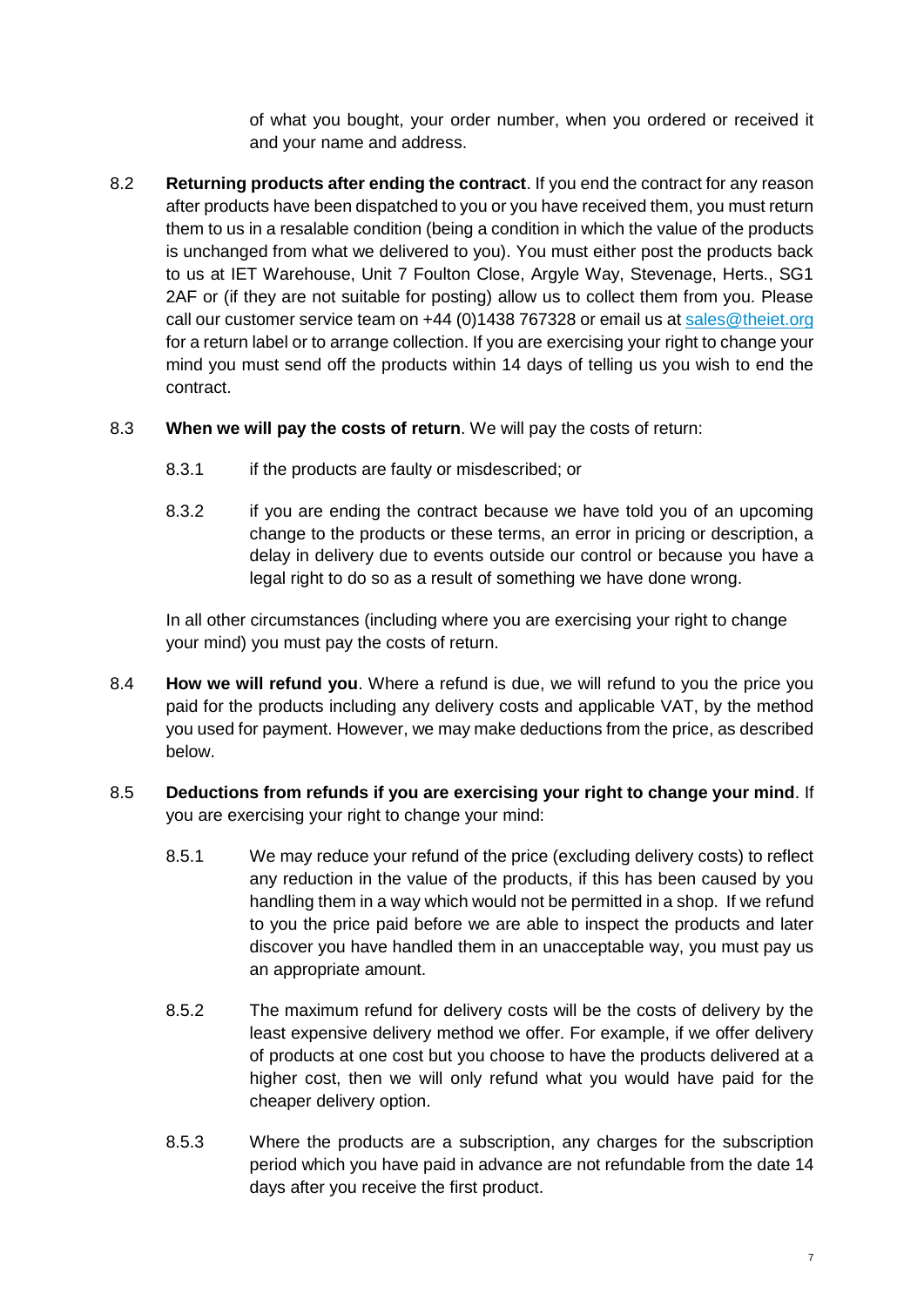- 8.6 **When your refund will be made**. We will make any refunds due to you as soon as possible. If you are exercising your right to change your mind then:
	- 8.6.1 If the products are not a subscription to receive products and we have not offered to collect them, your refund will be made within 14 days from the day on which we receive the products back from you or, if earlier, the day on which you provide us with evidence that you have sent the products back to us. For information about how to return products to us, **see** clause [8.2.](#page-6-0)
	- 8.6.2 If the products are a subscription and the refund is requested more than 14 days after you receive the first product, you will not be entitled to a refund for the subscription period.
	- 8.6.3 In all other cases, your refund will be made within 14 days of your telling us you have changed your mind.

# <span id="page-7-0"></span>**9 Our rights to end the contract**

- <span id="page-7-3"></span>9.1 **We may end the contract if you break it**. We may end the contract for products at any time by writing to you if:
	- 9.1.1 you do not make any payment to us when it is due and you still do not make payment within 15 days of us reminding you that payment is due; or
	- 9.1.2 you do not, within a reasonable time, allow us to deliver the products to you or collect them from us.
- <span id="page-7-1"></span>9.2 **You must compensate us if you break the contract**. If we end the contract in the situations set out in clause [9.1](#page-7-3) we will refund any money you have paid in advance for products we have not provided but we may deduct or charge you reasonable compensation for the net costs we will incur as a result of your breaking the contract.

#### <span id="page-7-2"></span>**10 If there is a problem with the product**

- <span id="page-7-5"></span>10.1 **How to tell us about problems**. If you have any questions or complaints about the products, please contact us. You can telephone our customer service team on +44 (0)1438 767328 or write to us at [sales@theiet.org](mailto:sales@theiet.org) or Customer Services, The Institution of Engineering and Technology, Futures Place, Kings Way, Stevenage, Hertfordshire, SG1 2UA, United Kingdom. Please see clause [14.7](#page-10-1) if you are not happy with how we have handled any complaint.
- <span id="page-7-4"></span>10.2

**Summary of your legal rights**. We are under a legal duty to supply products that are in conformity with this contract. See the box below for a summary of your key legal rights in relation to the products. Nothing in these terms will affect your legal rights.

# **Summary of your key legal rights**

This is a summary of your key legal rights. These are subject to certain exceptions. For detailed information please visit the Citizens Advice website [www.adviceguide.org.uk](http://www.adviceguide.org.uk/) or call 03454 04 05 06.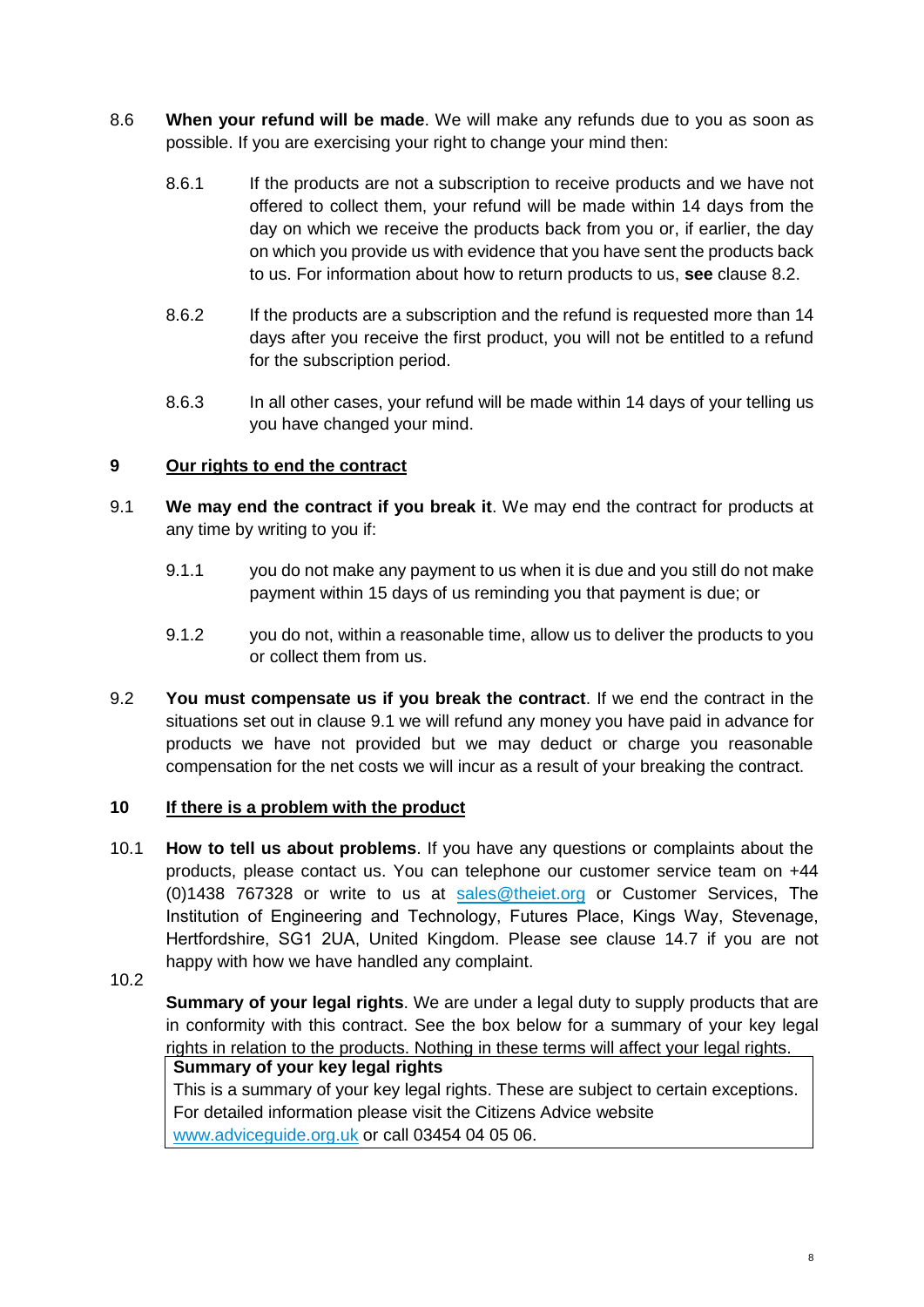If your product is **goods** the Consumer Rights Act 2015 says goods must be as described, fit for purpose and of satisfactory quality. During the expected lifespan of such product your legal rights entitle you to the following:

a) Up to 30 days: if your product is faulty, then you can get an immediate refund.

b) Up to six months: if your product can't be repaired or replaced, then you're entitled to a full refund, in most cases.

c) Up to six years: if your product does not last a reasonable length of time you may be entitled to some money back.

**See** also clause [7.3.](#page-5-0)

10.3 **Your obligation to return rejected products**. If you wish to exercise your legal rights to reject products you must either post them back to us or (if they are not suitable for posting) allow us to collect them from you. We will pay the costs of postage or collection. Please call our customer service team on +44 (0)1438 767328 or email us at [sales@theiet.org](mailto:sales@theiet.org) for a return label or to arrange collection.

# **11 Price and payment**

- 11.1 **Where to find the price for the product**. The price of the product (which includes VAT) will be the price indicated on the order pages when you placed your order on the IET Web Shop. We take all reasonable care to ensure that the price of the product advised to you is correct. However please see clause [11.3](#page-8-0) for what happens if we discover an error in the price of the product you order.
- 11.2 **We will pass on changes in the rate of VAT**. If the rate of VAT changes between your order date and the date we supply the products, we will adjust the rate of VAT that you pay, unless you have already paid for the products in full before the change in the rate of VAT takes effect.
- <span id="page-8-0"></span>11.3 **What happens if we got the price wrong**. It is always possible that, despite our best efforts, some of the products we sell may be incorrectly priced. We will normally check prices before accepting your order so that, where a product's correct price at your order date is less than our stated price at your order date, we will charge the lower amount. If a product's correct price at your order date is higher than the price stated to you, we will contact you for your instructions before we accept your order. If we accept and process your order where a pricing error is obvious and unmistakeable and could reasonably have been recognised by you as a mispricing, we may end the contract, refund to you any sums you have paid and require the return of any products provided to you.
- 11.4 **When you must pay and how you must pay**. We accept payment with all major credit cards including Visa and Mastercard. You must pay for the products before we dispatch them. We will not charge your credit or debit card until we dispatch the products to you.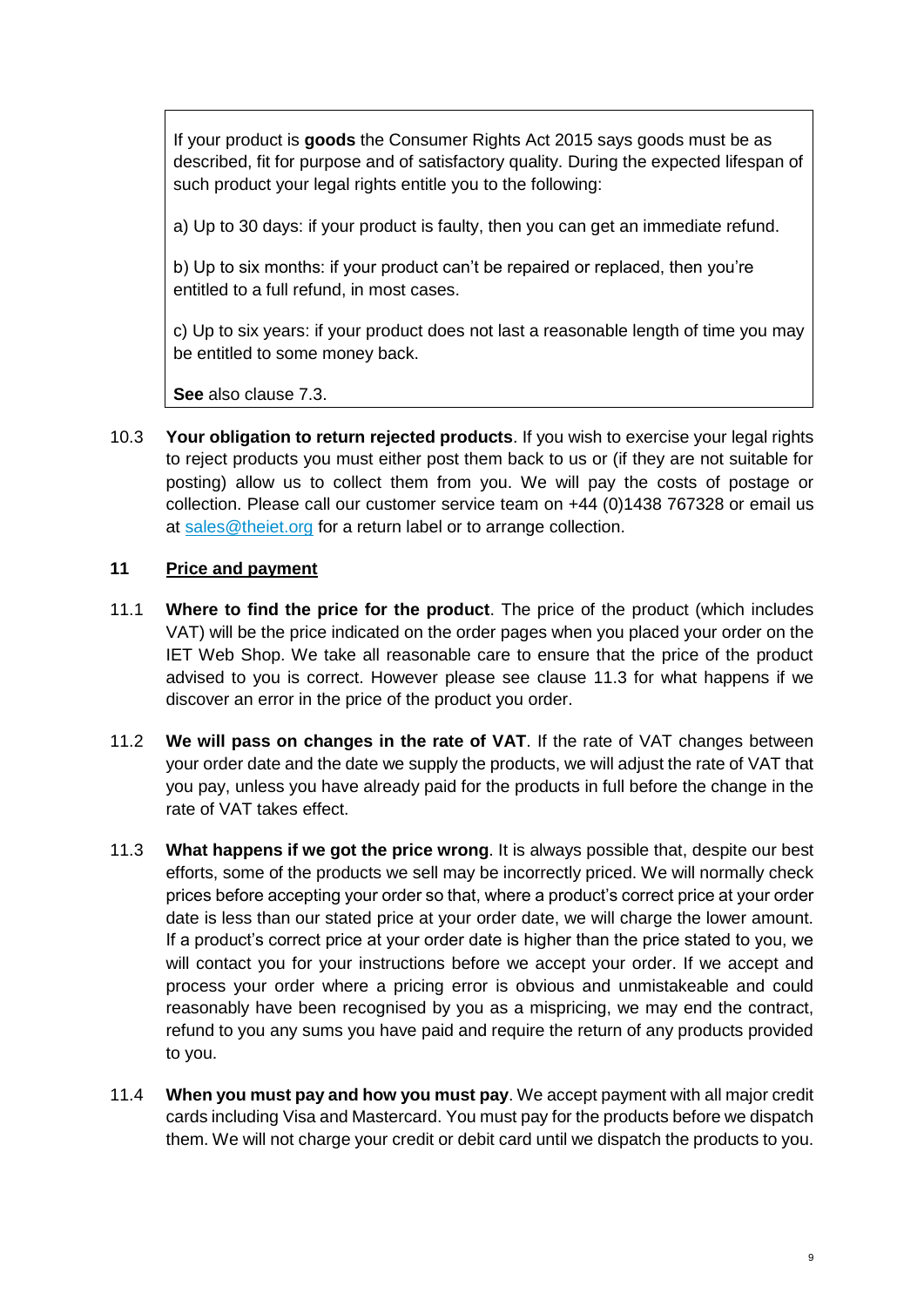# **12 Our responsibility for loss or damage suffered by you**

- 12.1 **We are responsible to you for foreseeable loss and damage caused by us**. If we fail to comply with these terms, we are responsible for loss or damage you suffer that is a foreseeable result of our breaking this contract or our failing to use reasonable care and skill, but we are not responsible for any loss or damage that is not foreseeable. Loss or damage is foreseeable if either it is obvious that it will happen or if, at the time the contract was made, both we and you knew it might happen.
- 12.2 **We do not exclude or limit in any way our liability to you where it would be unlawful to do so**. This includes liability for death or personal injury caused by our negligence or the negligence of our employees, agents or subcontractors; for fraud or fraudulent misrepresentation; for breach of your legal rights in relation to the products as summarised at clause [10.2.](#page-7-4)
- 12.3 **We are not liable for business losses**. We only supply the products for domestic and private use. If you use the products for any commercial, business or re-sale purpose we will have no liability to you for any loss of profit, loss of business, business interruption, or loss of business opportunity.

#### **13 How we may use your personal information**

13.1 **How we may use your personal information**. We will only use your personal information as set out in our Privacy Statement - [www.theiet.org/help/privacy.](http://www.theiet.org/help/privacy)

#### **14 Other important terms**

- 14.1 **We may transfer this agreement to someone else**. We may transfer our rights and obligations under these terms to another organisation. We will always tell you in writing if this happens and we will ensure that the transfer will not affect your rights under the contract. If you are unhappy with the transfer, you may contact us to end the contract within 30 days of us telling you about it and we will refund you any payments you have made in advance for products not provided.
- 14.2 **You need our consent to transfer your rights to someone else**. You may only transfer your rights or your obligations under these terms to another person if we agree to this in writing.
- 14.3 **Nobody else has any rights under this contract**. This contract is between you and us. No other person shall have any rights to enforce any of its terms.
- 14.4 **If a court finds part of this contract illegal, the rest will continue in force**. Each of the paragraphs of these terms operates separately. If any court or relevant authority decides that any of them are unlawful, the remaining paragraphs will remain in full force and effect.
- 14.5 **Even if we delay in enforcing this contract, we can still enforce it later**. If we do not insist immediately that you do anything you are required to do under these terms, or if we delay in taking steps against you in respect of your breaking this contract, that will not mean that you do not have to do those things and it will not prevent us taking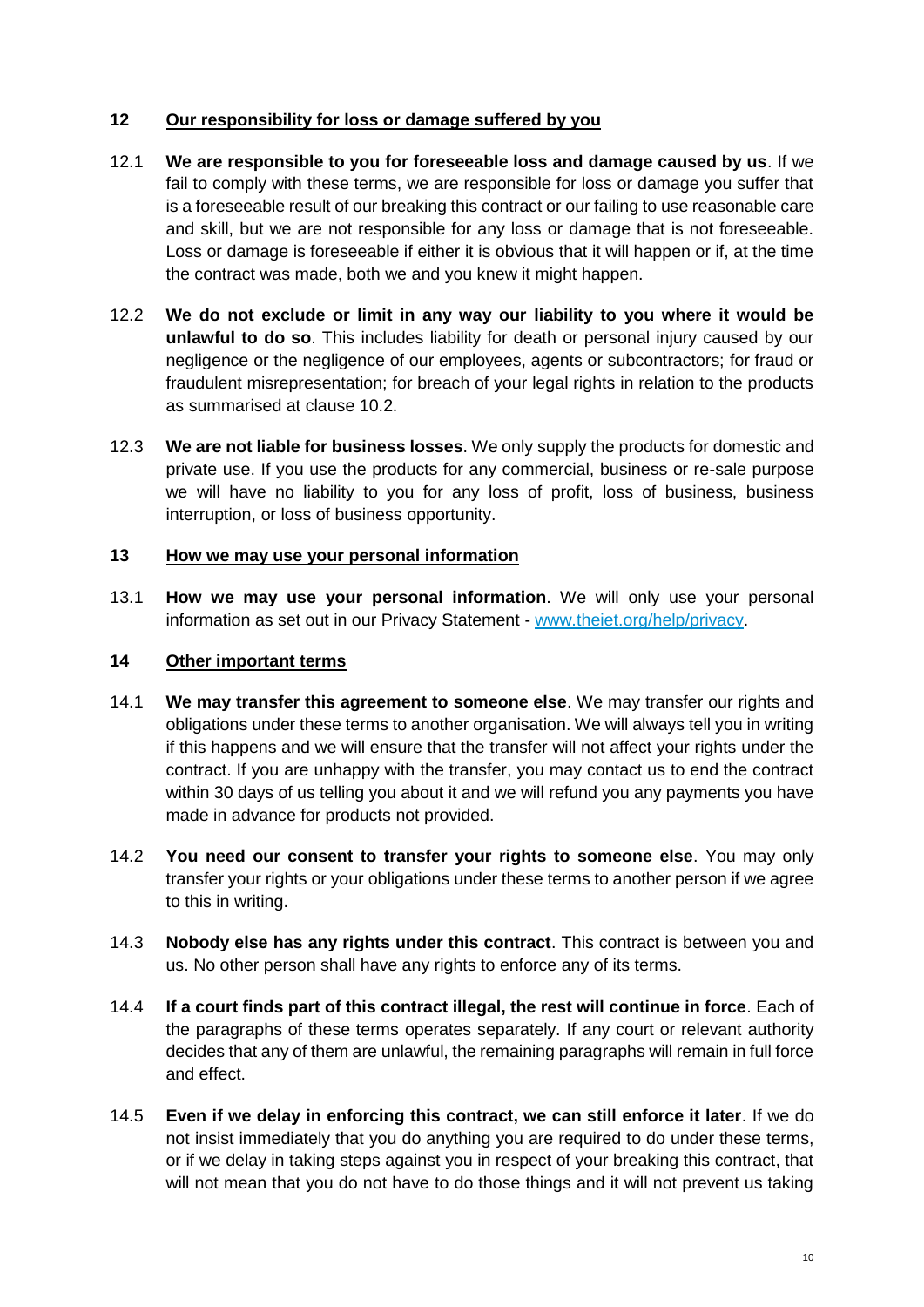steps against you at a later date. For example, if you miss a payment and we do not chase you but we continue to provide the products, we can still require you to make the payment at a later date.

- 14.6 **Which laws apply to this contract and where you may bring legal proceedings**. These terms are governed by English law and you can bring legal proceedings in respect of the products in the English courts. If you live in Scotland, you can bring legal proceedings in respect of the products in either the Scottish or the English courts. If you live in Northern Ireland, you can bring legal proceedings in respect of the products in either the Northern Irish or the English courts.
- <span id="page-10-1"></span>14.7 **Alternative dispute resolution**. Alternative dispute resolution is a process where an independent body considers the facts of a dispute and seeks to resolve it, without you having to go to court. If you are not happy with how we have handled any complaint (please **see** clause [10.1\)](#page-7-5), please note that disputes may be submitted for online resolution to the *European Commission Online Dispute Resolution* platform.
- <span id="page-10-0"></span>14.8 **Which language governs the contract.** These terms and conditions are drafted in, and will be governed by, the English language only.